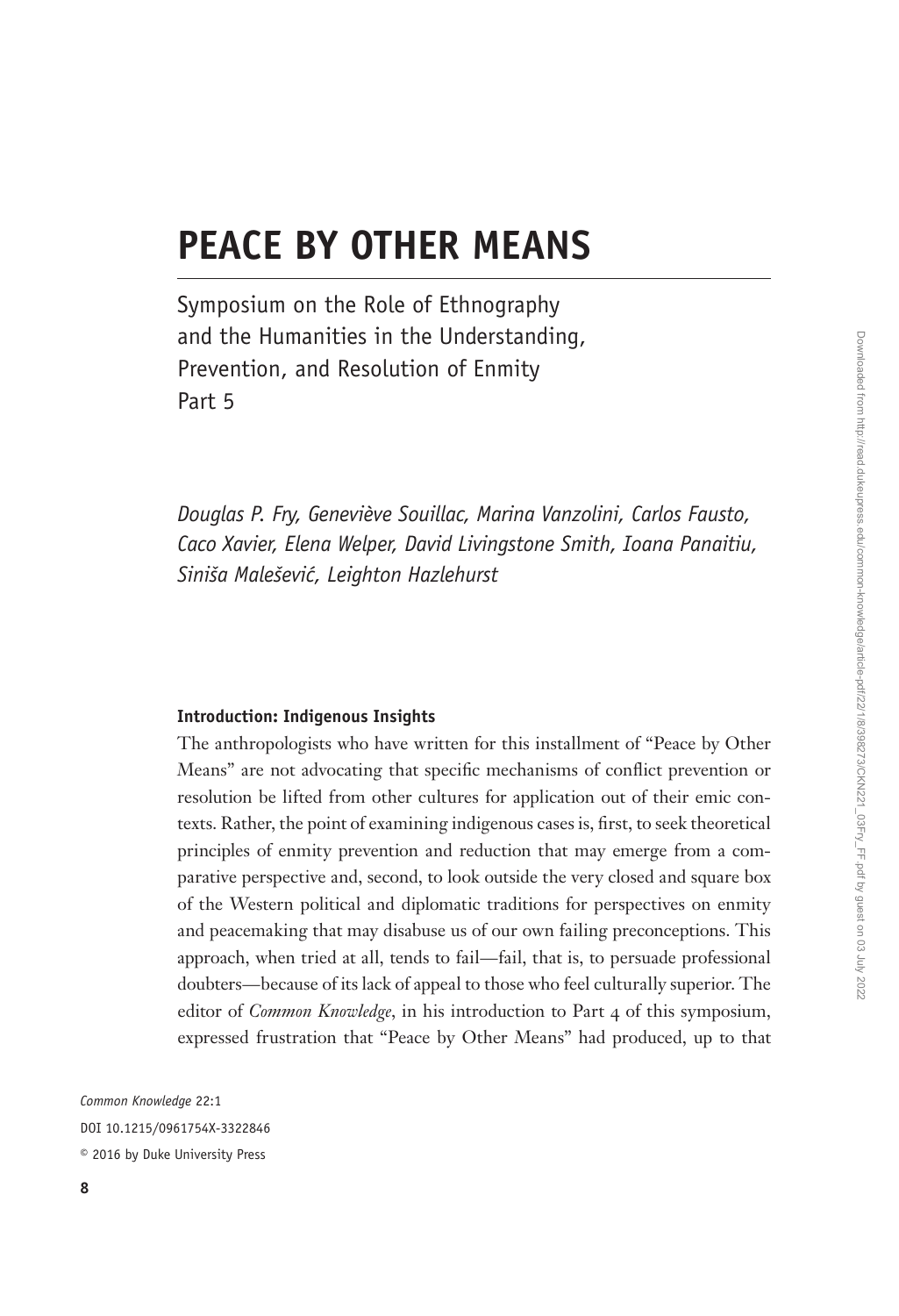Fry and Souillac • Peace by Other Means: Part 5 **9**

Fry and Souillac . Peace by Other Means: Part

 $\sigma$ 

 $\overline{a}$ 

time, more caveats on the principles to which it is dedicated than actual contributions to what, after all, is an important intervention.1 There is—we speak from experience—a hesitancy, if nothing more profound, among social scientists to be seen as "idealistic"; and "realistic" in this context often means "cynical."

Still, we can assure the *Common Knowledge* community that there are social scientists, not infrequently consultants to international agencies like the United Nations, working assiduously along the lines described in Jeffrey Perl's announcement of this symposium.2 The international community, as it struggles to construct norms, ethics, laws, and institutions for a pluralistic, interdependent, and peaceful world, will need not caveats from scholars but, rather, their dedication to the analysis of every cultural practice that could limit the effects of enmity. The scale of this project is immense, but, as we shall see, there are perfectly realistic reasons to think that enmity can be faced down as forcefully as human polities, today, confront their enemies.

#### **Peace-Promoting Values and Norms**

The first stage of the task is to identify values and norms that discourage enmity and promote peaceable behaviors. Violent responses to conflict are not infrequently met, in the indigenous world, with criticism, ridicule, shaming, and other expressions of disapproval, as well as social sanctions. Generosity may be favored over greediness, kindness praised instead of callousness, timidity rewarded rather than boldness and daring. One such community is the Buid of the Philippines.<sup>3</sup> Melford Spiro sees another in the Ifaluk of Micronesia: that culture, he writes, "is particularly notable for its ethic of non-aggression, and its emphasis on helpfulness, sharing, and cooperation."<sup>4</sup> Still another culture that values nonaggres-

1. Jeffrey M. Perl, "Introduction: A Caveat on Caveats," *Common Knowledge* 21, no. 3 (September 2015): 399–405, at 401–3.

2. Jeffrey M. Perl, "Introduction: The Undivided Big Banana," *Common Knowledge* 20, no. 3 (Fall 2014): 412–18. For parallel work in the social sciences, see Geneviève Souillac, *The Burden of Democracy: The Claims of Cultures, Public Culture, and Democratic Memory* (Lanham, MD: Lexington, 2011), and *A Study in Transborder Ethics: Justice, Citizenship, Civility* (Brussels: Peter Lang, 2012); Souillac and Douglas P. Fry, "Indigenous Lessons for Conflict Resolution," in *The Handbook of Conflict Resolution: Theory and Practice*, ed. Peter T. Coleman, Morton Deutsch, and Eric C. Marcus (San Francisco: Jossey-Bass, 2014), and "The Human Quest for Peace, Rights, and Justice: Convergence of the Traditional and the Modern," in *How Is Global Dialogue Possible? Foundational Research on Values, Conflicts, and Intercultural Thought*, ed. Johanna Seibt and Jesper Garsdal (Berlin: De Gruyter, 2015).

3. See Douglas P. Fry, *The Human Potential for Peace: An Anthropological Challenge to Assumptions about War and Violence* (New York: Oxford University Press, 2006); Thomas Gibson, "Symbolic Representations of Tranquility and Aggression among the Buid," in *Societies at Peace: Anthropological Perspectives*, ed. Signe Howell and Roy Willis (London: Routledge, 1989), 60–78; Bruce D. Bonta, "Conflict Resolution among Peaceful Societies: The Culture of Peacefulness," *Journal of Peace Research* 33, no. 4 (1996): 403–20; and Bonta and Fry, "Lessons for the Rest of Us: Learning from Peaceful Societies," in *The Psychology of Resolving Global Conflicts: From War to Peace*, vol. 1 (Westport, CT: Praeger Security International, 2006), 175–210.

4. Melford E. Spiro, "Ghosts, Ifaluk, and Teleological Functionalism," *American Anthropologist* 54, no. 4 (1952): 497.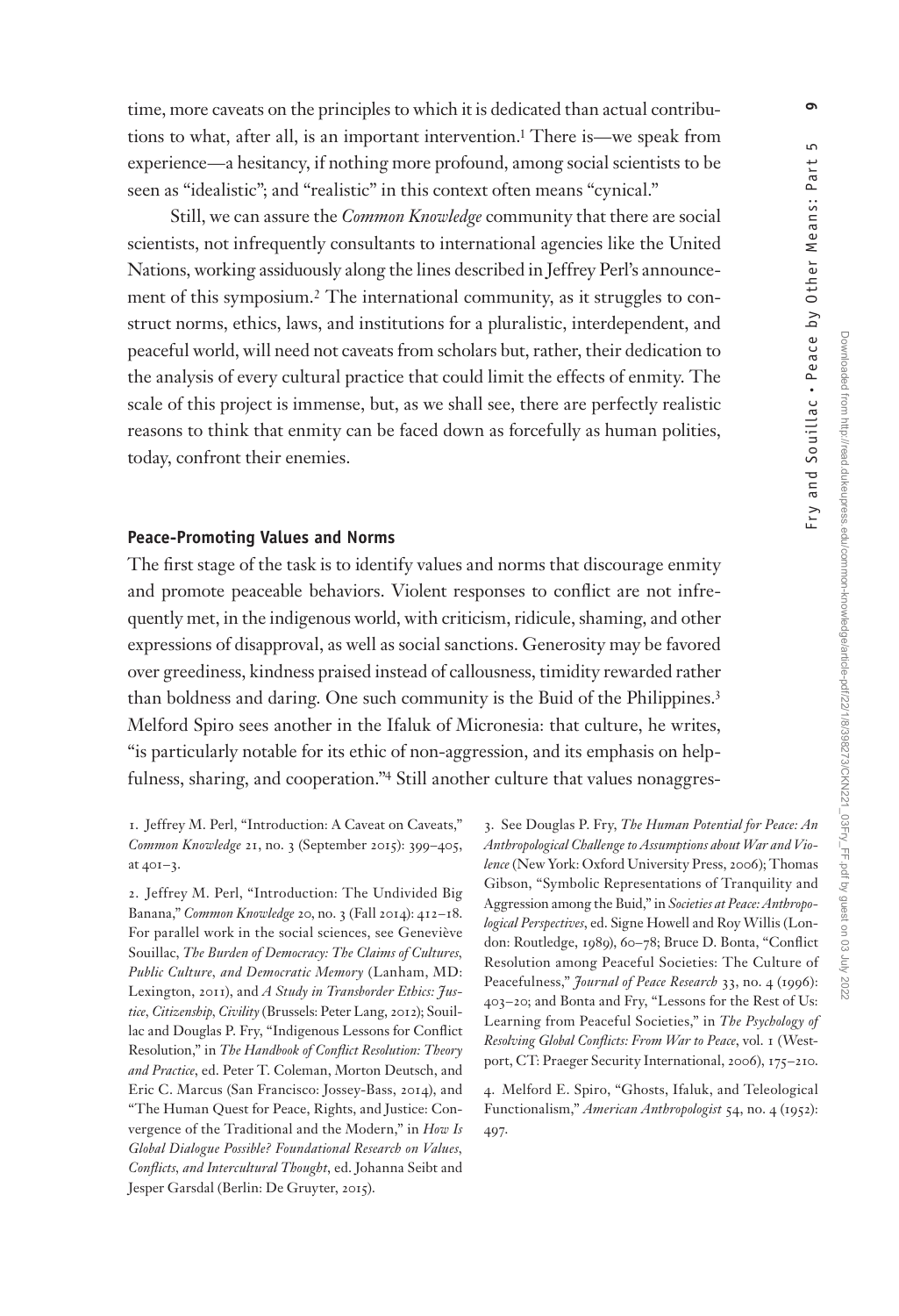are lower in La Paz than in most neighboring Zapotec communities. Among the Kuikuru of central Brazil, "aggression is practically nonexistent, and unease about being thought stingy, quarrelsome, or aggressive keeps village life running smoothly."6 The Trio of the Suriname-Brazilian frontier back away from disputes; indeed, they "lack tolerance for conflict and the tendency is always to move in order to avoid confrontation."7 Core values among the Comanche of North America include respect, patience, sharing, and the elevation of community concerns above self-interested ones.8 As LaDonna Harris and Jacqueline Wasilewski explain, "The Comanche have always been keen students of human nature and paid great attention to constructing social spaces that reduce conflict. . . . Maintaining a certain level of social harmony kept everyone's energy

focused where it needed to be focused, on the continuation of the community into the future."9 The Paliyan of India are an especially interesting example among cultures of this sort: they neither war nor feud and have "an explicit code of nonviolence."10 They emphasize respect, equality, and individual autonomy or freedom. The core value of respect is not merely an ideal for the Paliyan. On a daily basis, they shy away from competition, invidious comparison, and prestige seeking.11 The typical response to conflict among the Paliyan entails avoidance. Peter Gardner writes that, for the Paliyan mind-set, to interfere with another person's autonomy is an intolerable act of disrespect.12 The Paliyan core value of equality is founded on the view that each person "merits equal respect by virtue of being a human being."13 Hence men do not dominate women in Paliyan society—indeed, as Gardner makes clear: "If a woman decides to bring her lover into the household

sive behavior is that of the Zapotec of La Paz in southern Mexico.<sup>5</sup> "We are pacifists" is sometimes heard by visitors to the La Paz Zapotec, and comparative research shows that rates of spouse abuse, physical punishment, and homicide

5. Douglas P. Fry, "'Respect for the Rights of Others Is Peace': Learning Aggression versus Non-aggression among the Zapotec," *American Anthropologist* 94 (1992): 621–39. For more on the Zapotec in the context of this symposium, see Judith Beyer and Felix Girke, "Practicing Harmony Ideology: Ethnographic Reflections on Community and Coercion," *Common Knowledge* 21, no. 2 (April 2015): 196–235, esp. 202–4.

6. Robert Carneiro, "Kuikuro," in *Encyclopedia of World Cultures,* vol. 7, *South America*, ed. Johannes Wilbert (Boston: G. K. Hall, 1994), 208.

7. Peter Rivière, "Trio," in Wilbert, *South America*, 336.

8. See LaDonna Harris, *A Comanche Life*, ed. H. Henrietta Stockel (Lincoln: University of Nebraska Press, 2000).

9. LaDonna Harris and Jacqueline Wasilewski, "Indigeneity, an Alternative Worldview: Four R's (Relationship,

Responsibility, Reciprocity, Redistribution) vs. Two P's (Power and Profit); Sharing the Journey towards Conscious Evolution," *Systems Research and Behavioral Science* 21, no. 5 (October 2004): 2–3.

10. Peter M. Gardner, "The Paliyans," in *Hunters and Gatherers Today*, ed. M. G. Bicchieri (Prospect Heights, IL: Waveland, 1972), 425.

11. Peter M. Gardner, *Bicultural Versatility as a Frontier Adaptation among Paliyan Foragers of South India* (Lewiston, NY: Edwin Mellen, 2000), 83.

12. See Peter M. Gardner, "Respect and Nonviolence among Recently Sedentary Paliyan Foragers," *Journal of the Royal Anthropological Institute*, n.s., 6, no. 2 (June 2000):  $215 - 36.$ 

13. Gardner, *Bicultural Versatility,* 85.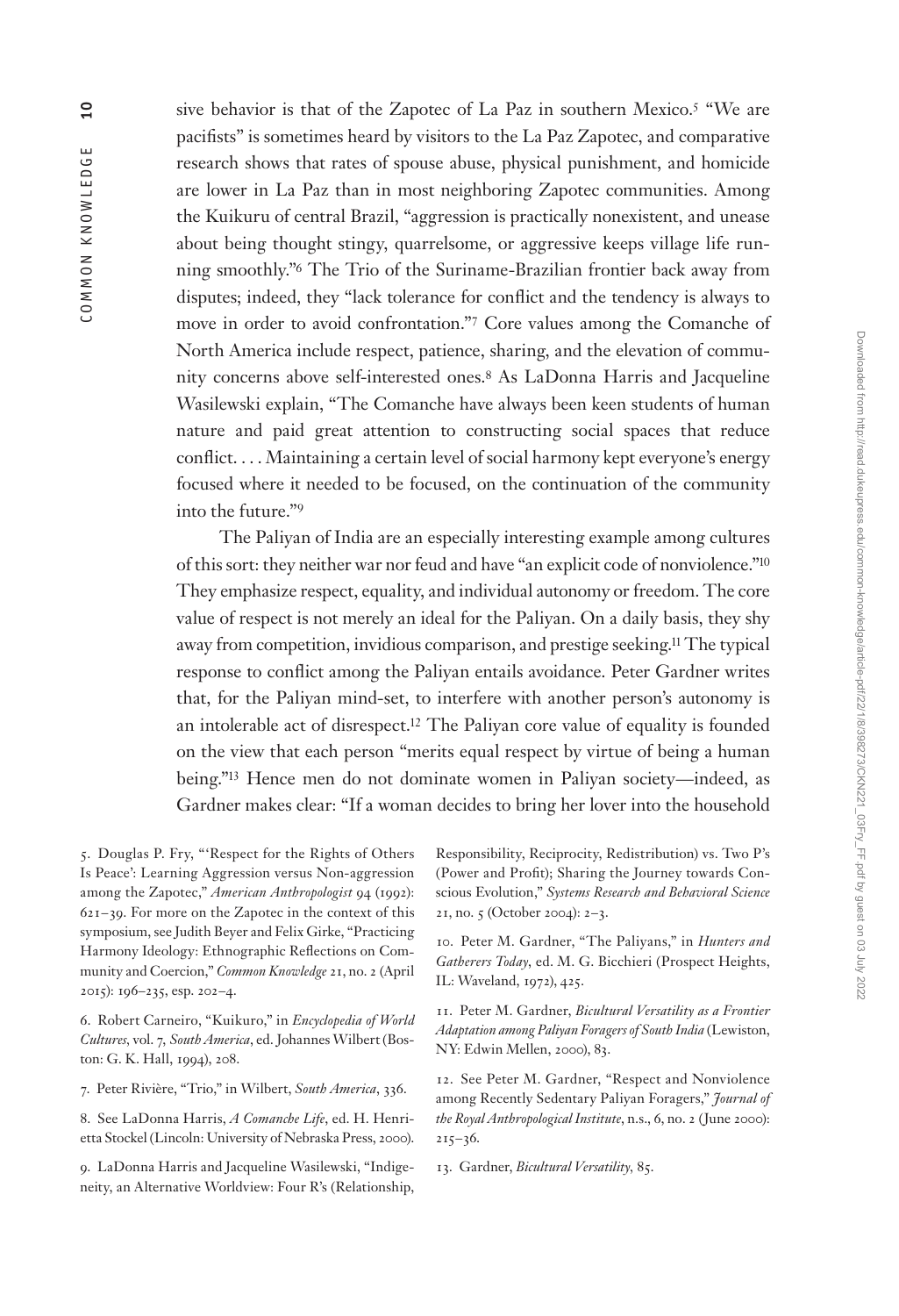Fry and Souillac • Peace by Other Means: Part 5 **11**

Fry and Souillac . Peace by Other Means: Part

 $\Xi$ 

5

as a second husband, and if her original partner elects to go along with the change (instead of moving out), her polyandry is her own concern."14 Likewise, Paliyan hunting groups are cooperative: no individual dominates, and decisions emerge from discussion and consensus.15 At the conclusion of a hunt, not only are the portions of game distributed equally but each share contains identical kinds of meat ("When all have agreed that the piles are of equal size, each hunter takes one, whatever his role in the hunt").16

Several factors in addition to these core values contribute to the low level of enmity and aggression among the Paliyan, among them their norm of selfrestraint. As a Paliyan man explained to Gardner, "If one strikes, the struck man keeps still. It is our main motto."17 Avoidance, too, is much employed as a response to potential conflict in this society, where the individual is to a great extent autonomous. Gardner points out as well that the Paliyan normatively shun alcohol, when available, for they believe that the introduction of alcohol might contribute to an increase in violence, and there is ample documentation that they are right.18 Still another mechanism for keeping the peace is a "self-appointed conciliator" who "distracts with wit or soothes with diplomacy" (and, Gardner adds, the conciliation "is done in a respectful way, never at the expense of the principals").19 Over a data-recording period of four and a half months in one Paliyan band, Gardner observed only twenty instances of conflict (referred to, more accurately, as cases of disrespect). The majority of these were very mild; an adult, for example, had lightly slapped a child, and a person had had his feelings bruised by the comments of another. (The offended person simply got up quickly and left.) Even the cases of disrespect involving sexual jealousy were, from a crosscultural perspective, not serious. Very few of Gardner's twenty cases entailed physical aggression or even a verbal response. Gardner notes that the rate, per person, for incidents of disrespect is less than one per year.

The Hopi of the southwestern United States comprise another interesting case of an indigenous culture that presupposes a close connection between peace and respect. Alice Schlegel explains that, for the Hopi, "anger and violence have no part in the life of a humble person who respects the autonomy of others" and adds that their core values include harmony and the holding of "good thoughts."20

- 14. Gardner, *Bicultural Versatility*, 3.
- 15. Gardner, "Paliyans," 415.
- 16. Gardner, "Paliyans," 415–16.

17. Peter M. Gardner, "The Paliyan," in *The Cambridge Encyclopedia of Hunters and Gatherers*, ed. Richard B. Lee and Richard Heywood Daly (Cambridge: Cambridge University Press, 1999), 263.

18. See Douglas P. Fry and Patrik Söderberg, "Myths about Hunter-Gatherers Redux: Nomadic Forager War

and Peace," *Journal of Aggression, Conflict, and Peace Research* 6, no. 4 (2014): 255–66.

19. Gardner, "Respect and Nonviolence," 224.

20. Alice Schlegel, "Contentious but Not Violent: The Hopi of Northern Arizona," in *Keeping the Peace: Conflict Resolution and Peaceful Societies around the World*, ed. Graham Kemp and Douglas P. Fry (New York: Routledge, 2004), 32.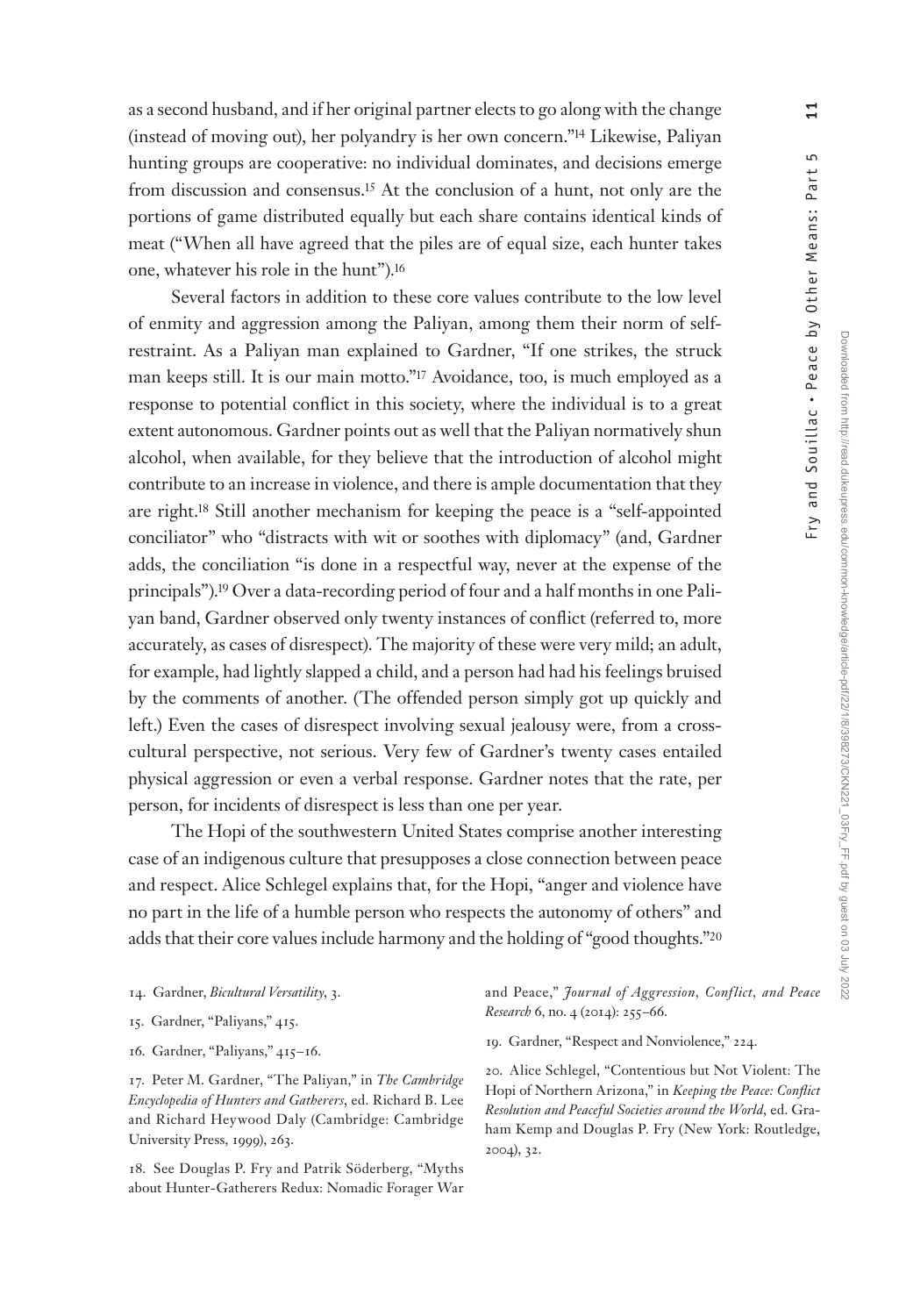While disagreements exist in Hopi society, they seldom lead to violence. In 1906, for instance, one Hopi village was rocked by bitter conflict, so the leaders of two rival factions decided to settle the dispute with a pushing contest. They agreed in advance that the losing group would leave peacefully. The two factions assembled on opposite sides of a line drawn on the ground and en masse began pushing each other until one group flooded over the line. No violence broke out. Schlegel records that, after one faction was pushed back by the other group, the capitulating side "accepted their loss and sadly left the village. This says a great deal about the success with which the value on nonviolence was internalized and put into practice."21

A society's core values may lean toward war or peace, enmity or amity, hostility or empathy, but sometimes contradictory values exist within a society, especially in pluralist or cosmopolitan ones. The peoples of the Upper Xingu River basin of Brazil, for instance, disdain violence and war, but, as Marina Vanzolini shows in her contribution to this issue of *Common Knowledge*, they maintain at the same time a belief in sorcery that on occasion leads to violence. Thomas Gregor applies the phrase "uneasy peace" to their way of life.22 Still, they clearly regard war as immoral, uncivilized, and reprehensible, whereas in modern nation-states war is seen as a regrettable necessity or as the continuation of diplomacy "by other means." What if global society also fostered a view of war like that of the Xinguans and treated it, like slavery, as an antiquated institution to abolish? Reinforcing their negative attitude toward combat, the Xinguans regard all blood, and therefore the spilling of blood, whether of animal or of human origin, as vile.23 (A full article on *horror sanguinis* appears in the present issue of this journal.)24 In another noteworthy psychological mechanism, the Upper Xingu peoples contrast themselves with their neighbors outside the peace system—neighbors accused of warmongering, murder, and child abuse—not as a justification for attacking them but in order to reinforce their own belief that, as civilized and moral human beings, they themselves must never resort to comparable behavior. The ideal Upper Xinguan is expected to be calm and self-controlled, as well as nonviolent. "A good citizen," as Gregor makes the point, is "peaceful in response to both the moral imperative of peace and the aesthetics of behavior."25 In line with these attitudes, the warrior role is not valued in Upper Xingu society. No material gain, prestige, or status is granted to valor in war. "Warfare was an occa-

21. Schlegel, "Contentious but Not Violent," 33.

22. Marina Vanzolini, "Peace and Knowledge Politics in the Upper Xingu," *Common Knowledge* 22, no. 1 (January 2016): 25–43. See also Thomas Gregor, "Uneasy Peace: Intertribal Relations in Brazil's Upper Xingu," in *The Anthropology of War*, ed. Jonathan Haas (Cambridge: Cambridge University Press, 1990), 105–24; and "Symbols and Rituals of Peace in Brazil's Upper Xingu," in *The Anthro-* *pology of Peace and Nonviolence*, ed. Leslie E. Sponsel and Gregor (Boulder, CO: Lynne Rienner, 1994), 241–58.

23. Gregor, "Symbols and Rituals of Peace," 250.

24. David Livingstone Smith and Ioana Panaitiu, "*Horror Sanguinis*," *Common Knowledge* 22, no. 1 ( January 2016): 69–80.

25. Gregor, "Symbols and Rituals of Peace," 246.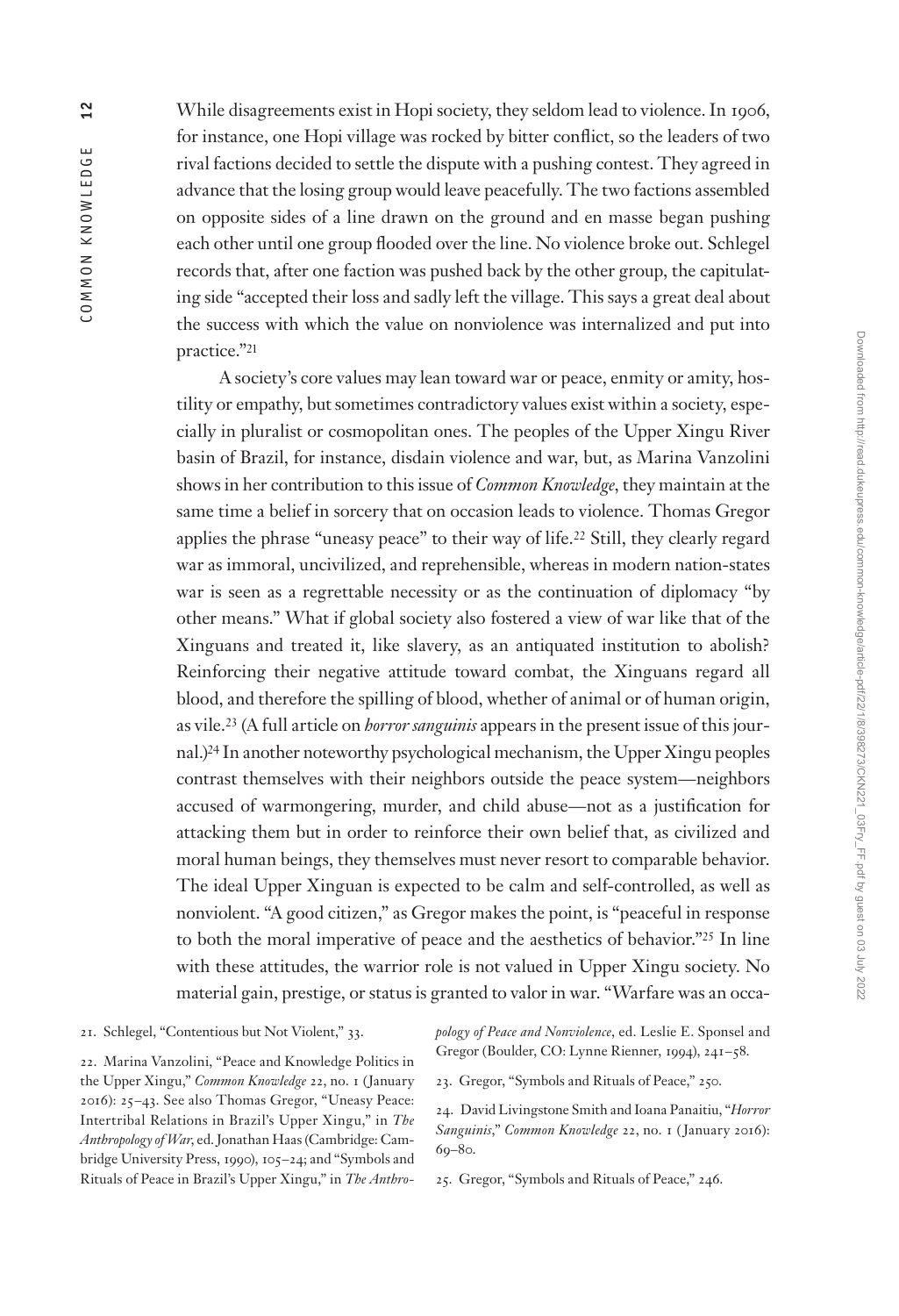sion for fear," Robert Murphy and Buell Quain note, "and not an opportunity to enhance one's status."26

If we define the absence of war and other forms of organized violence as "negative peace," along the lines of Isaiah Berlin's definition of "negative liberty,"27 then the protection of human rights, social justice, social equity, and human security can be seen as elements of "positive peace."28 Core values promoting justice and welfare as well as peace constitute the foundation of an emerging global normative order. A consensual global order of this nature—as opposed to an order imposed globally by the strongest polities—would not embrace as given the legitimacy of coercive power and military force in international relations, for strength is not a universal value and force is not a universal norm. As we have seen, there are cultures that promote sets of values and personal qualities that martial powers condescend to as of only anthropological interest: not simply nonviolence per se but also noncompetitiveness, a readiness to retreat from disagreements, let alone from actual conflict, and a disregard for warriors and war veterans. Some also value weakness, diffidence, self-restraint, humility or meekness, patience, unceasing composure, respect for others, generosity, helpfulness, kindness, and openness to sharing. They valorize concern for others' welfare, for harmony and consensus, for equality and individual autonomy, and they evidence little or no concern for personal status. Their minimization of sexual jealousy and their intolerance of family rancor, tactless rhetoric, and retribution are well known to ethnography. To these peace-seeking qualities and values, we could add a philosophical one ("rejection of a single truth"), defined by Vanzolini in her article in this issue, and a religious one ("mobilization of creative capacities that are not 'naturally' available to humans"), described in this issue by Carlos Fausto, Caco Xavier, and Elena Welper in their essay "Conflict, Peace, and Social Reform in Indigenous Amazonia."29

A society organized to promote this list of norms could dampen and ultimately immobilize the drivers of enmity. The good news is that, in building a society of this kind, we need not start from scratch: legal and normative frameworks of the international community that are already in existence constitute means of actualizing core values that promote peace. Such values, their institutionalization, and their celebration have played a significant part in maintaining peace, especially since the end of the Cold War, when nongovernmental organizations have

26. Robert F. Murphy and Buell Quain, *The Trumai Indians of Central Brazil* (Seattle: University of Washington Press, 1954), 15.

27. See Isaiah Berlin, "Two Concepts of Liberty" (1969), in *Liberty*, ed. Henry Hardy (Oxford: Oxford University Press, 2002), 166-217.

28. See Johan Galtung, *Essays in Peace Research*, vol. 1 (Copenhagen: Christian Ejlers, 1975), and "Twenty-Five Years of Peace Research: Ten Challenges and Some Responses," *Journal of Peace Research* 22, no. 2 (June 1985): 141–58; Ximena Davies-Vengoechea, "A Positive Concept of Peace," in Kemp and Fry, *Keeping the Peace*, 11–18.

29. Vanzolini, "Peace and Knowledge Politics in the Upper Xingu," 27. Carlos Fausto, Caco Xavier, and Elena Welper, "Conflict, Peace, and Social Reform in Indigenous Amazonia: A Deflationary Account," *Common Knowledge* 22, no. 1 (January 2016): 43–68, at 46.

Fry and Souillac • Peace by Other Means: Part 5 **13**

Fry and Souillac . Peace by Other Means: Part

 $\frac{3}{1}$ 

5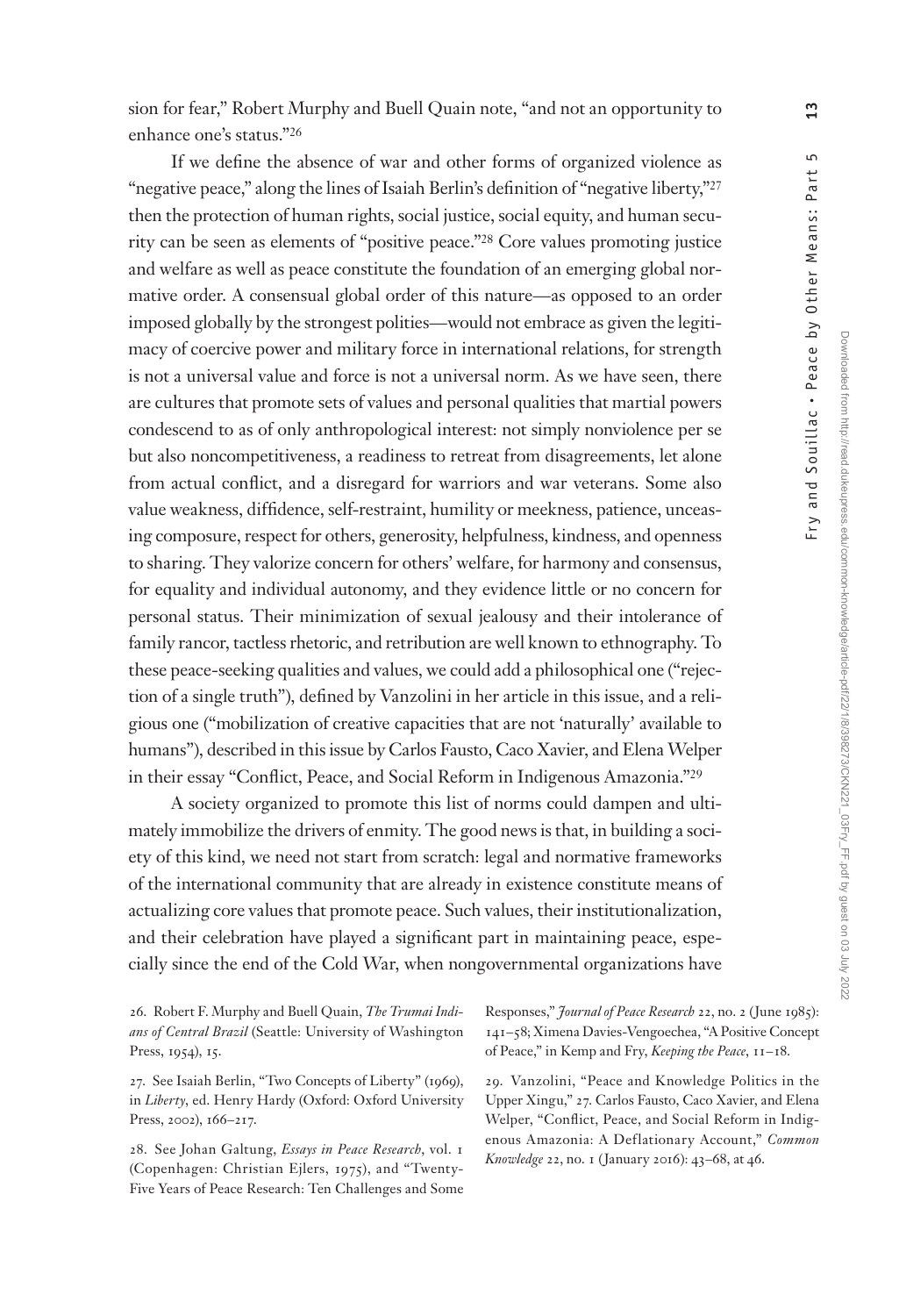contributed at the global level toward a new cosmopolitan approach to citizenship.30 Insights from the indigenous world about what norms and values encourage peace deserve a higher place for discussion on the agenda of the global village.

#### **Cooperation**

A norm not yet mentioned but essential to any collectivity, whether peaceful or martial, is cooperation. As Siniša Malešević indicates in his contribution to this issue, "How Old Is Human Brutality?," cooperation is a mixed blessing that enables projects, for good or for ill, that otherwise would be impossible.<sup>31</sup> As a generalization, we can say that most indigenous societies are more cooperative than those in the West, if what we mean by *cooperative* is contrasted with descriptives such as *competitive* and *individualistic*.<sup>32</sup> If we look, as Malešević also does, to the simplest type of human social organization, the nomadic forager bands that dominated human life for most of the species' evolutionary history, we see substantial cooperation of an altruistic sort. Ubiquitously, members of nomadic forager societies share meat.33 Sarah Hrdy has shown that cooperative childcare is another pervasive form of cooperation in this type of society.34 Recently, Samuel Bowles has suggested that altruistic cooperation may have evolved millions of years ago via "group selection" as bands that cooperated in a united defense would have survived at higher rates than those that did not.<sup>35</sup> This proposition—that, ironically, prehistoric war led to the evolution of altruistic cooperation—has been criticized on several grounds, including the implausibility of "group selection" and the lack of evidence for warfare in the Pleistocene.36 In an article published

30. See Margaret E. Keck and Kathryn Sikkink, *Activists beyond Borders: Advocacy Networks in International Politics* (Ithaca, NY: Cornell University Press, 1998); Richard A. Falk, *Human Rights Horizons: The Pursuit of Justice in a Globalizing World* (London: Routledge, 2000); Andrew Linklater, *Critical Theory and World Politics: Citizenship, Sovereignty, and Humanity* (London: Routledge, 2007); Alex J. Bellamy, *International Society and Its Critics* (Oxford: Oxford University Press, 2005); James Bohman, *Democracy across Borders: From Demos to Demoi* (Cambridge, MA: MIT Press, 2010); David Held, *Democracy and the Global Order: From the Modern State to Cosmopolitan Governance* (Stanford, CA: Stanford University Press, 1995); David Held, Anthony Barnett, and Casper Henderson, *Debating Globalization* (Cambridge: Polity, 2005).

31. Siniša Malešević, "How Old Is Human Brutality? On the Structural Origins of Violence," *Common Knowledge* 22, no. 1 (January 2016): 81–104.

32. See Spencer Kagan and Millard Madsen, "Cooperation and Competition of Mexican, Mexican-American, and Anglo-American Children of Two Ages under Four Instruction Sets," *Developmental Psychology* 5 (1971): 32–39;

Margaret Mead, ed., *Cooperation and Competition among Primitive Peoples* (Boston, MA: Beacon Press, 1961).

33. Fry, *Human Potential for Peace*; Douglas P. Fry and Geneviève Souillac, "The Relevance of Nomadic Forager Studies to Moral Foundations Theory: Moral Education and Global Ethics in the Twenty-First Century," *Journal of Moral Education* 42, no. 3 (2013): 346–59.

34. Sarah B. Hrdy, *Mothers and Others: The Evolutionary Origins of Mutual Understanding* (Cambridge, MA: Harvard University Press, 2009).

35. Samuel Bowles, "Did Warfare among Ancestral Hunter-Gatherers Affect the Evolution of Human Social Behaviors?," *Science* 324, no. 5932 (2009): 1293–28.

36. See Douglas P. Fry, "War, Peace, and Human Nature: The Challenge of Achieving Scientific Objectivity," in *War, Peace, and Human Nature: The Convergence of Evolutionary and Cultural Views*, ed. Fry (New York: Oxford University Press, 2013), 1–22; Fry and Patrik Söderberg, "Lethal Aggression in Mobile Forager Bands and Implications for the Origin of War," *Science* 341, no. 6143 (2013): 270–73.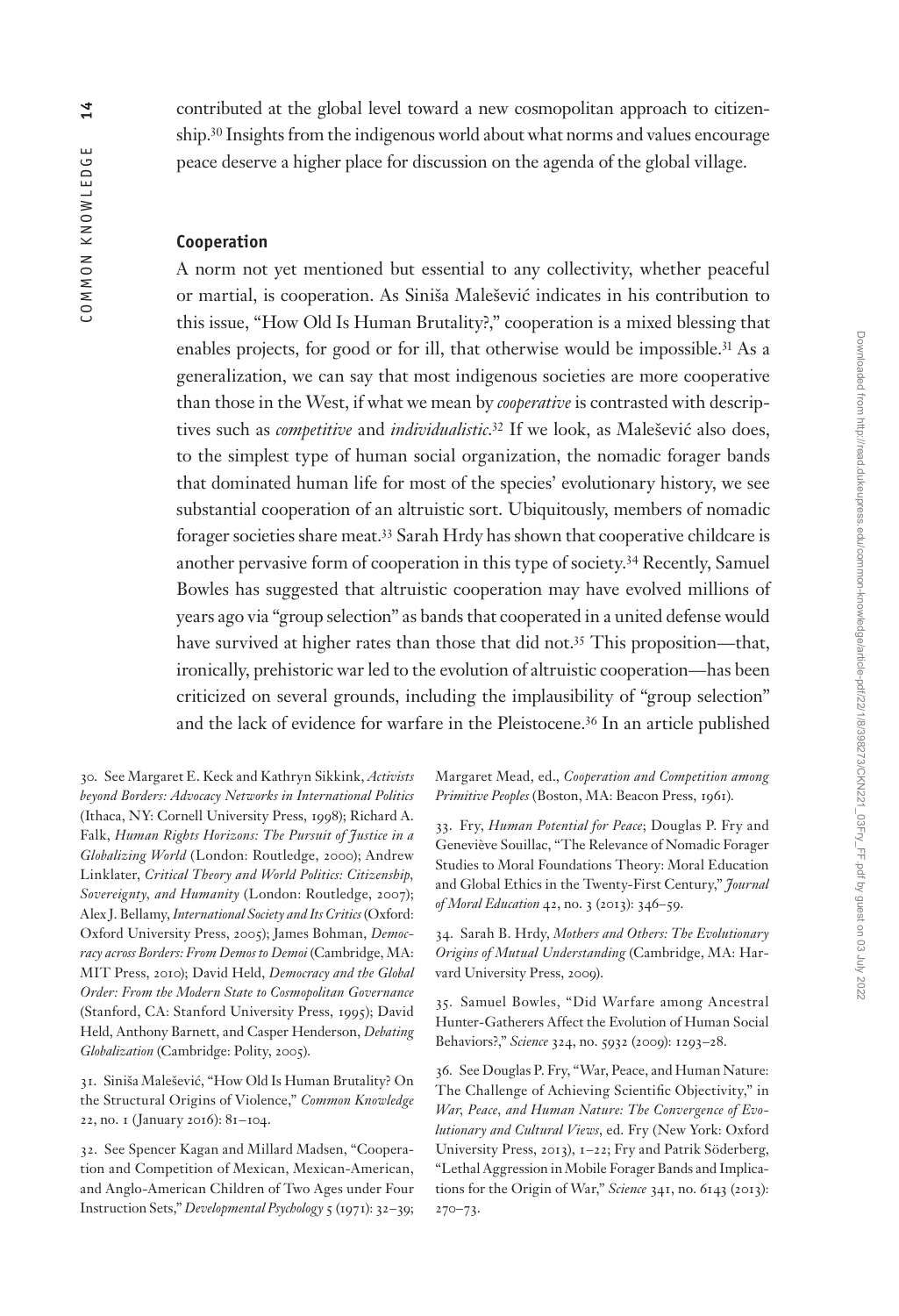Fry and Souillac • Peace by Other Means: Part 5 **15**

Fry and Souillac . Peace by Other Means: Part

45

5

in *Science* in 2015, Mark Dyble and eight coauthors argue that there is no need to attribute to war the human capacity to cooperate, and they propose instead that gender equality in nomadic forager groups may have contributed to human "hypercooperation" and "prosociality."37 Their conclusion is that "cooperation among unrelated individuals can evolve in the absence of wealth accumulation, reproductive inequalities, and intergroup warfare."38

One way in which cooperation can be an enemy to enmity is that trust is enhanced among people who work together successfully.39 Students in ethnically mixed classrooms where regular cooperative work is structured into the curriculum have been shown to develop more cross-ethnic friendships.40 Class climate as well has been rated more positively overall when cooperative learning groups have been used regularly.41 It has long been observed that, when a society is faced with a real or perceived threat from outside, internal cohesion and cooperation are enhanced, but external threat and shared enmity are not the only facilitators of cooperation.<sup>42</sup> Working together cooperatively can be occasioned by conditions of obvious benefit or necessity, including by conditions of interdependence. As David Johnson, Roger Johnson, and Dean Tjosvold have shown, there is more than one type of interdependence, and in an article on "effective cooperation" they discuss several.43 They term it "goal interdependence" when each party perceives that his or her aims can be achieved only if all other parties involved achieve theirs as well. It is "outcome or reward interdependence" when either all parties or none of them receive a reward (or share the same outcome). For example, they point out that no individual player, only an entire hockey team, can receive the Stanley Cup. It is "role or task interdependence" when members of a group perform specialized roles or tasks, all of which are necessary for the goals of the group to be achieved.

37. Mark Dyble et al., "Sex Equality Can Explain the Unique Social Structure of Hunter-Gatherer Bands," *Science* 348, no. 6236 (2015): 796–98.

38. Dyble et al., "Sex Equality," 798.

39. See Morton Deutsch, "Cooperation, Competition, and Conflict" and "Justice and Conflict," in Coleman, Deutsch, and Marcus, *Handbook of Conflict Resolution*, 3, 29; David W. Johnson, Roger T. Johnson, and Dean Tjosvold, "Effective Cooperation: The Foundation of Sustainable Peace," in *Psychological Components of Sustainable Peace*, ed. Peter T. Coleman and Deutsch (New York: Springer, 2012), 15–54; and Muzafer Sherif et al., *Intergroup Conflict and Cooperation: The Robbers Cave Experiment* (Norman: University of Oklahoma Press, 1961).

40. See Robert E. Slavin, "Cooperative Learning and Intergroup Relations," in *Handbook of Research on Multicultural Education*, ed. James A. Banks and Cherry A. McGee Banks (London: Macmillan, 1995).

41. See G. Lawrence Zahn, Spencer Kagan, and Keith F. Widaman, "Cooperative Learning and Classroom Climate," *Journal of School Psychology* 24, no. 4 (1986): 351–62.

42. See Morton Deutsch, *The Resolution of Conflict: Constructive and Destructive Processes* (New Haven, CT: Yale University Press, 1973); Jeffrey Z. Rubin, Dean G. Pruitt, and Sung Hee Kim, *Social Conflict: Escalation, Stalemate, and Settlement* (New York: McGraw-Hill, 1994); and Douglas P. Fry, "Group Identity as an Obstacle and Catalyst of Peace," in *Pathways to Peace: The Transformative Power of Children and Families*, ed. James Leckman, Catherine Panter-Brick, and Rima Salah (Cambridge, MA: MIT Press, 2014), 79–94.

43. Johnson, Johnson, and Tjosvold, "Effective Cooperation," 17.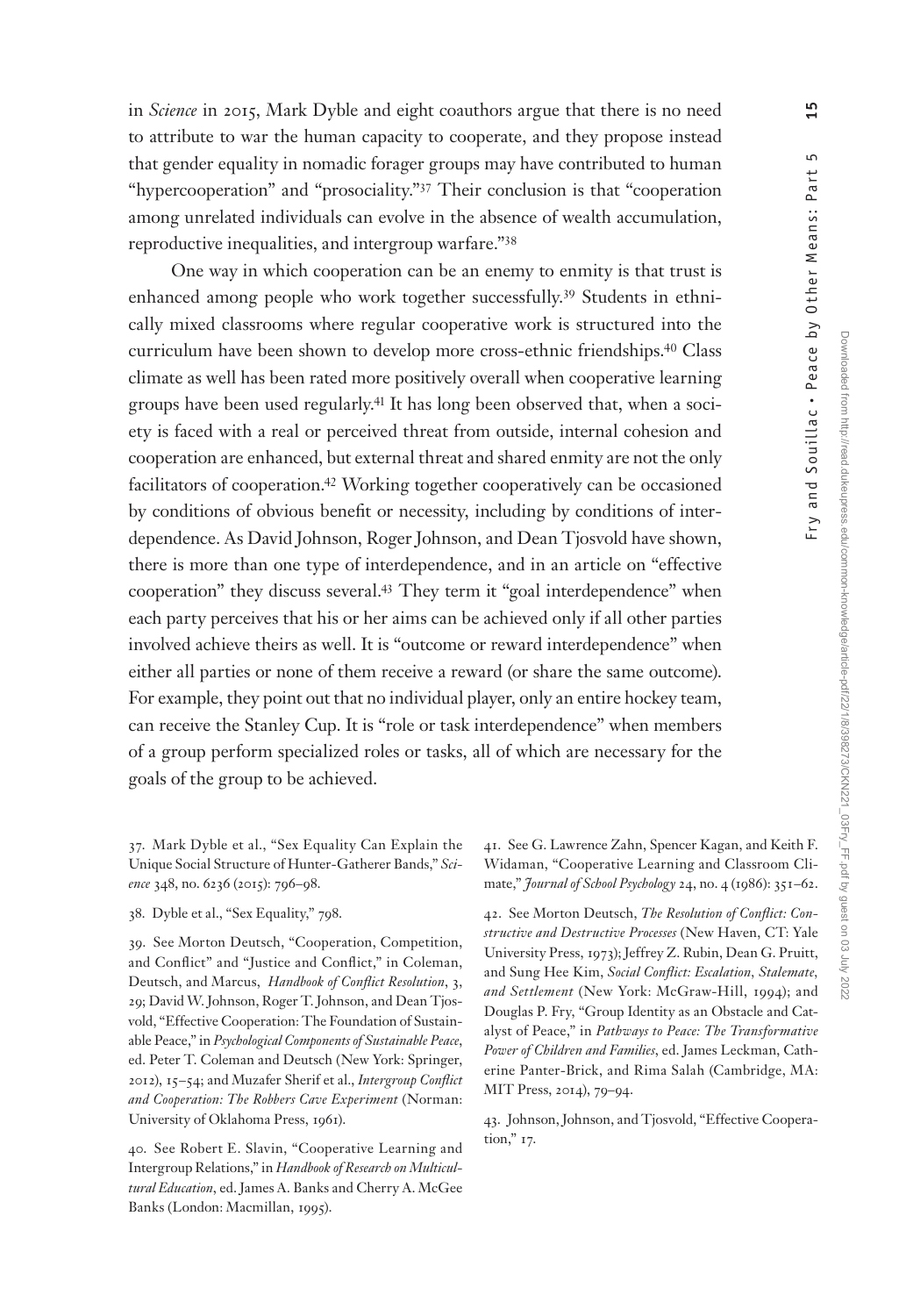An anthropological example of interdependence that comes with an obvious moral for global society is the cooperative and peaceful intergroup relations that obtain throughout Australia's Great Western Desert, where nomadic foragers must deal with sporadic and unpredictable rainfall. An area that receives precipitation one year may be dry the next. To cope with these harsh ecological conditions, a system has developed that allows for the unencumbered movement of people across vast areas, from one year to the next, so that they can track available rainfall.44 The various dialect groups offer assistance to each other in times of need, reciprocally share the shifting resources, and act kindly toward others within and beyond their immediate group. The necessity of sharing the land and its variable resources has allowed people to live together without intergroup enmity and to survive under challenging ecological circumstances.<sup>45</sup> It is easy to extract a moral from the Great Western Desert that is applicable to humanity at large in the twenty-first century. Many of the severest problems that we face now—global warming and climate change, pollution of the planet's seas, destruction of the world's fisheries, desertification, deforestation, and reduction in biodiversity—are global in scale and shared by all human beings. It is fortunate that, as the peoples of the Great Western Desert have demonstrated, humans have an evolutionary gift for cooperation.<sup>46</sup> No country, no region, no subset of humanity can resolve these global problems alone: if some countries wean themselves of fossil fuels while others do not, then the mutual goal of reducing carbon emissions to levels that scientific opinion regards as safe cannot be met. Thus, humanity is linked by both goal interdependence and outcome interdependence, and the peoples of the world, like the peoples of the Great Western Desert, need to cooperate to achieve solutions. But first, the parties involved must realize that their fates are linked. Until this realization occurs, however, the motivation for cooperating can be hindered by entrenched enmities among nations, ethnicities, races, and religions.47

The task before us is to make evident to all that it is in the self-interest of each of us to cooperate with everyone else. But how? The psychologists Spencer Kagan and Millard Madsen placed children in an experimental game in which cooperation would lead to rewards, but at first they found that some children did

44. See Robert Tonkinson, *The Mardudjara Aborigines: Living the Dream in Australia's Desert* (New York: Holt, Rinehart, and Winston, 1978); "Resolving Conflict within the Law: The Mardu Aborigines of Australia," in Kemp and Fry, *Keeping the Peace*, 89–104; and "Social Control and Conflict Management among Australian Aboriginal Desert People before and after the Advent of Alcohol," in Fry, *War, Peace, and Human Nature*, 262–77. See also Fred R. Myers, *Pintupi Country, Pintupi Self: Sentiment, Place, and Politics among Western Desert Aborigines* (Berkeley: University of California Press, 1991).

45. See Douglas P. Fry, "Anthropological Insights for Creating Non-warring Social Systems," *Journal of Aggression, Conflict, and Peace Research* 1, no. 2 (2009): 4–15.

46. See Douglas P. Fry, "Utilizing Human Capacities for Survival in the Nuclear Age," *Bulletin of Peace Proposals* 16 (1985): 159–66.

47. See Douglas P. Fry and Marta Miklikowska, "Culture of Peace," in Coleman and Deutsch, *Psychological Components of Sustainable Peace*, 227–44.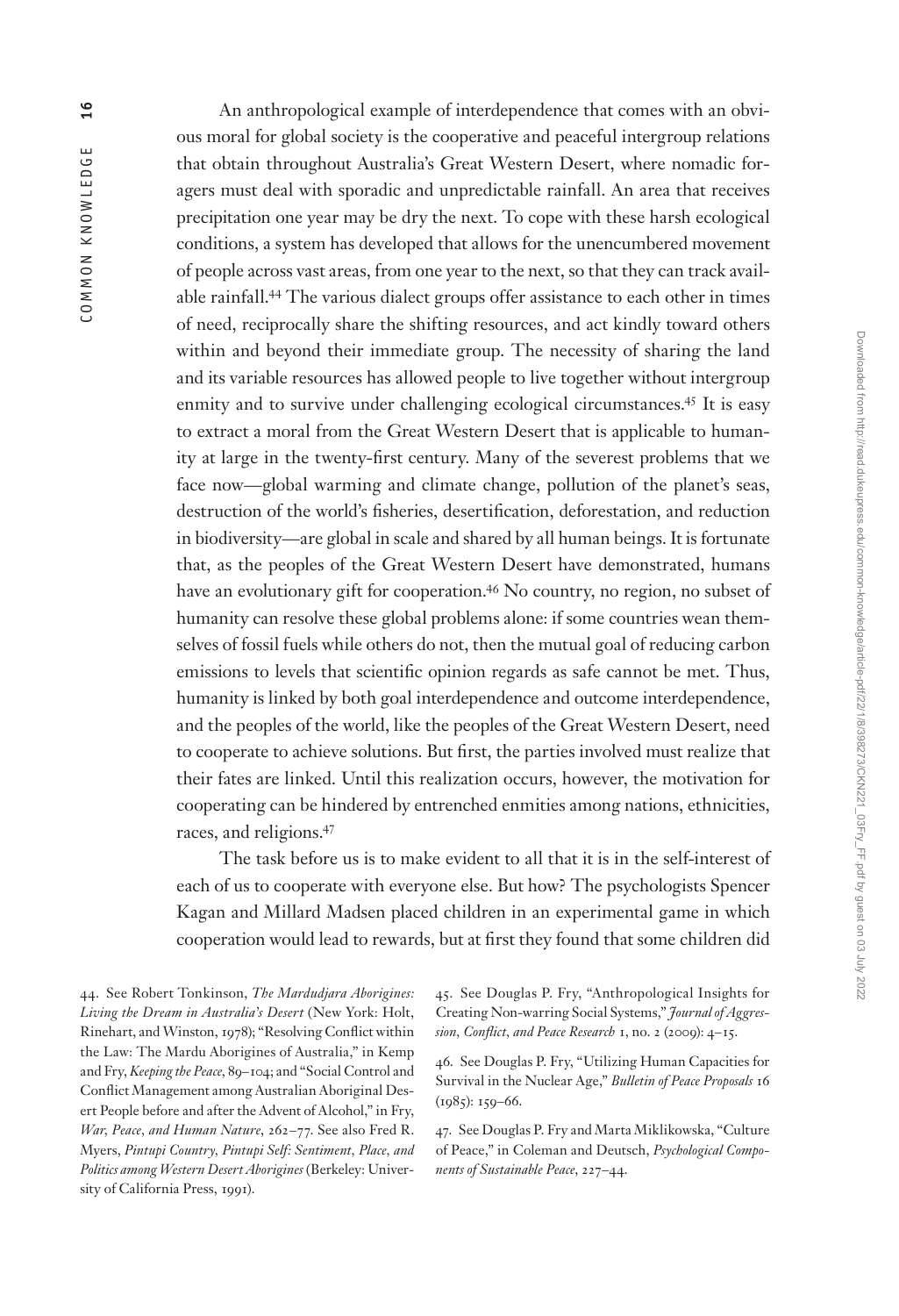Fry and Souillac • Peace by Other Means: Part 5

Fry and Souillac . Peace by Other Means: Part

**17**

5

not shift from their habitual competitive response to a cooperative orientation that would have benefited other players along with themselves.48 Kagan and Madsen found that Mexican children living in Mexico were more cooperative than Mexican-American children living in California and that Mexican-American children were generally more cooperative than Anglo-Americans in California.49 Because they did not grasp their "reward interdependence," "Anglo-American children behave[d] irrationally: They remain[ed] in conflict to an extent which denie[d] them toys for which they [we]re striving."50 Children participating in a psychology experiment are not the only ones who, to their detriment, become habituated to patterns of competitive interaction.<sup>51</sup> Decision makers on the international stage also tend to be trapped in competitive ways of seeing; they miss the point that, in urgent situations of interdependence, cooperation is the only viable approach for solving problems. A key question is whether leaders can be "trained" to see the necessity of cooperation under conditions of "goal and outcome interdependence," since, as Jeffrey Sachs points out, "the defining challenge of the twenty-first century will be to face the reality that humanity shares a common fate on a crowded planet. That common fate will require new forms of global cooperation, a fundamental point of blinding simplicity that many world leaders have yet to understand or embrace."52

Returning to the ethnographic parable of the Great Western Desert, Robert Tonkinson writes of the situation in which the desert dwellers find themselves that "to permit inter-group conflict or feuding to harden social and territorial boundaries would be literally suicidal, since no group can expect the existing water and food resources of its territory to tide it over until the next rains; peaceful inter-group relations are imperative for long-term survival."53 The same can be said of humanity on the global scale in the twenty-first century. Interdependence can lead to peace, though only if all parties involved are able to see the necessity of cooperation and amity for the common good. Scarcity does not of necessity lead to fighting. It can lead to sharing and innovation as well. In the Australian desert, Tonkinson explains, "everyone is mindful also of how much their survival rests on mutual hospitality and unfettered access to their neighbors' natural resources in both lean and bountiful times."54

- 48. Spencer Kagan and Millard Madsen "Experimental Analyses of Cooperation and Competition of Anglo-American and Mexican Children," *Developmental Psychology* 6 (1972): 49–59.
- 49. See Kagan and Madsen, "Cooperation and Competition," 58. See also Mead, *Cooperation and Competition among Primitive Peoples*.
- 50. Kagan and Madsen, "Experimental Analyses," 58.
- 51. See Alfie Kohn, *No Contest: The Case against Competition* (New York: Houghton Mifflin, 1986).

52. Jeffrey Sachs, *Common Wealth: Economics for a Crowded Planet* (New York: Penguin Press, 2008), 3.

- 53. Tonkinson, "Resolving Conflict," 92–93.
- 54. Tonkinson, "Resolving Conflict," 101.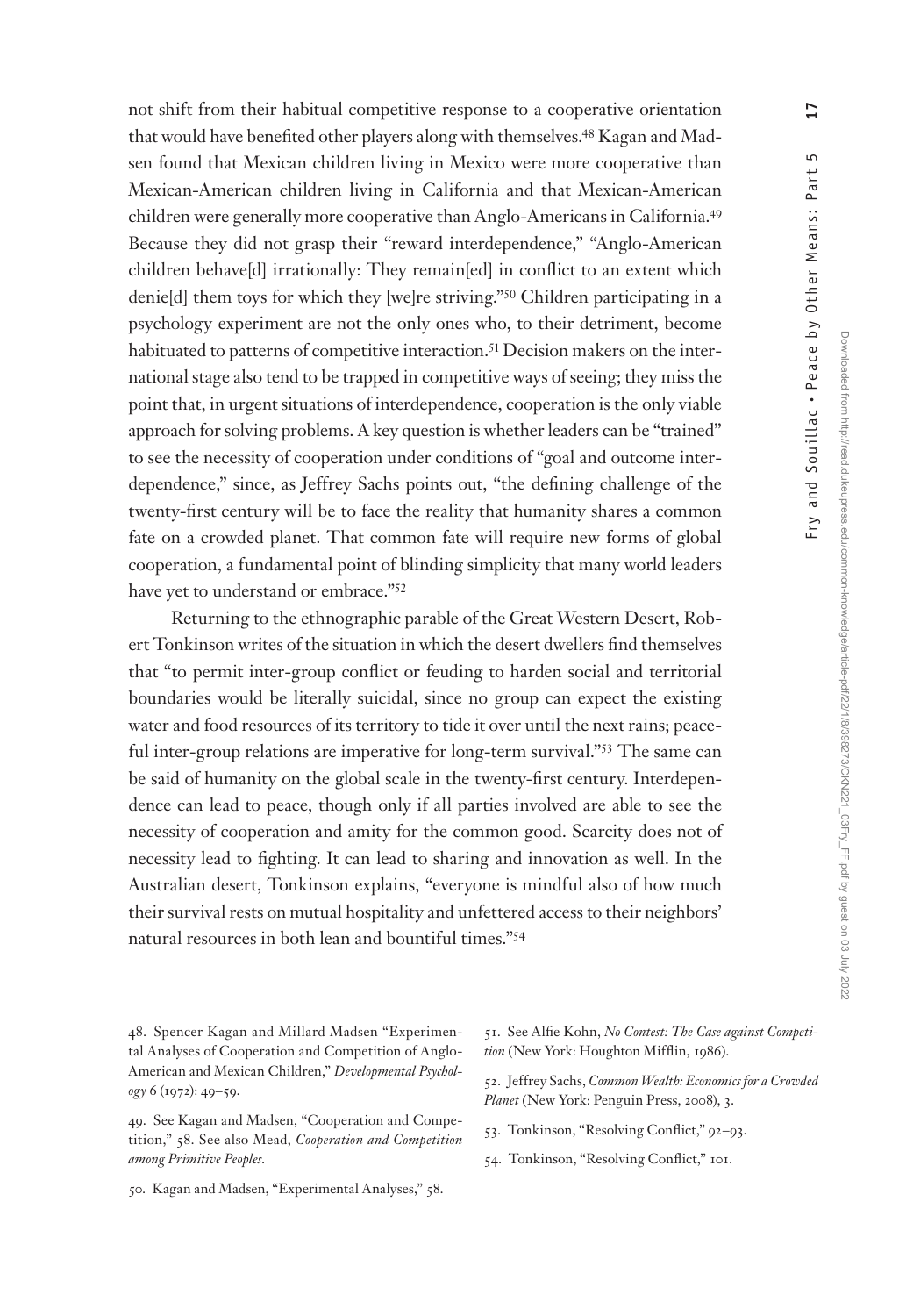## **Identity and Belonging**

In the previous section, we raised the question of whether leaders, trained to be exceptionally competitive, can be retrained to recognize when circumstances of interdependence require that competition be replaced by cooperation. In this section, the key issue is how a person who has been raised to regard him- or herself as having a singular social identity can be reeducated to understand that social identity is malleable and that people are capable of holding multiple identities simultaneously. Social identity can contribute to intergroup conflict, as sharply distinguished groups lock themselves into oppositional relations that play out as interethnic violence, intraethnic feuds, or international warfare. But the construction of wider social identities concomitant with the more local ones has been an effort of human beings for millennia, as nation-states formed out of citystates and then joined commercial leagues, political alliances, or federations or were absorbed into empires. A person may feel more Venetian than Italian but, when traveling, more European, as she passes border crossings easily with an EU passport and spends euros in Finland, Germany, and Spain. In Sweden, she may feel identified as Catholic and thus as bearing an identity shared by more than a billion others of the most various nationalities and cultural roots. While visiting Iran, she may feel identified as indiscriminately a Christian or a Westerner, and she may think of herself as primarily a woman, which is an identity that she shares with about half the human race. At the site of a recent natural disaster or at a genocide trial in The Hague, she may briefly feel, above all else, human.

Various ethnographic cases illustrate how social identity can be multiply layered. Across dialect groups and vast distances, the peoples of the Great Western Desert of Australia hold a concept of "one country," which is not an exclusionary territorial concept but, rather, signifies inclusion. The "one country," conceptualized as lacking rigid internal divisions, incorporates all the peoples of the desert into a single kinship system that transcends both individuals and local bands.55 As Tonkinson explains, "kinship is one of the most powerful integrating institutions in the desert, converting stranger to family. . . . These patterns bind people into obligations and responsibilities and, in turn, make for peaceable interaction and a sense of belonging."56 To exist in a world of kinship ties means that people across bands, dialects, and distances are interlinked as relatives and, as such, that they have responsibilities to care, share, tend, and befriend.<sup>57</sup> Desert-dwellers, united in this way, assist one another in the quest for food and water, share resources and labor, and grant favors and access to resources—all of which will be reciprocated in the future. This concept of a common identity, "one

56. Tonkinson, "Resolving Conflict," 104.

57. See Robert K. Dentan, "Cautious, Alert, Polite, and Elusive: The Semai of Central Peninsular Malaysia," in Kemp and Fry, *Keeping the Peace*, 167–84.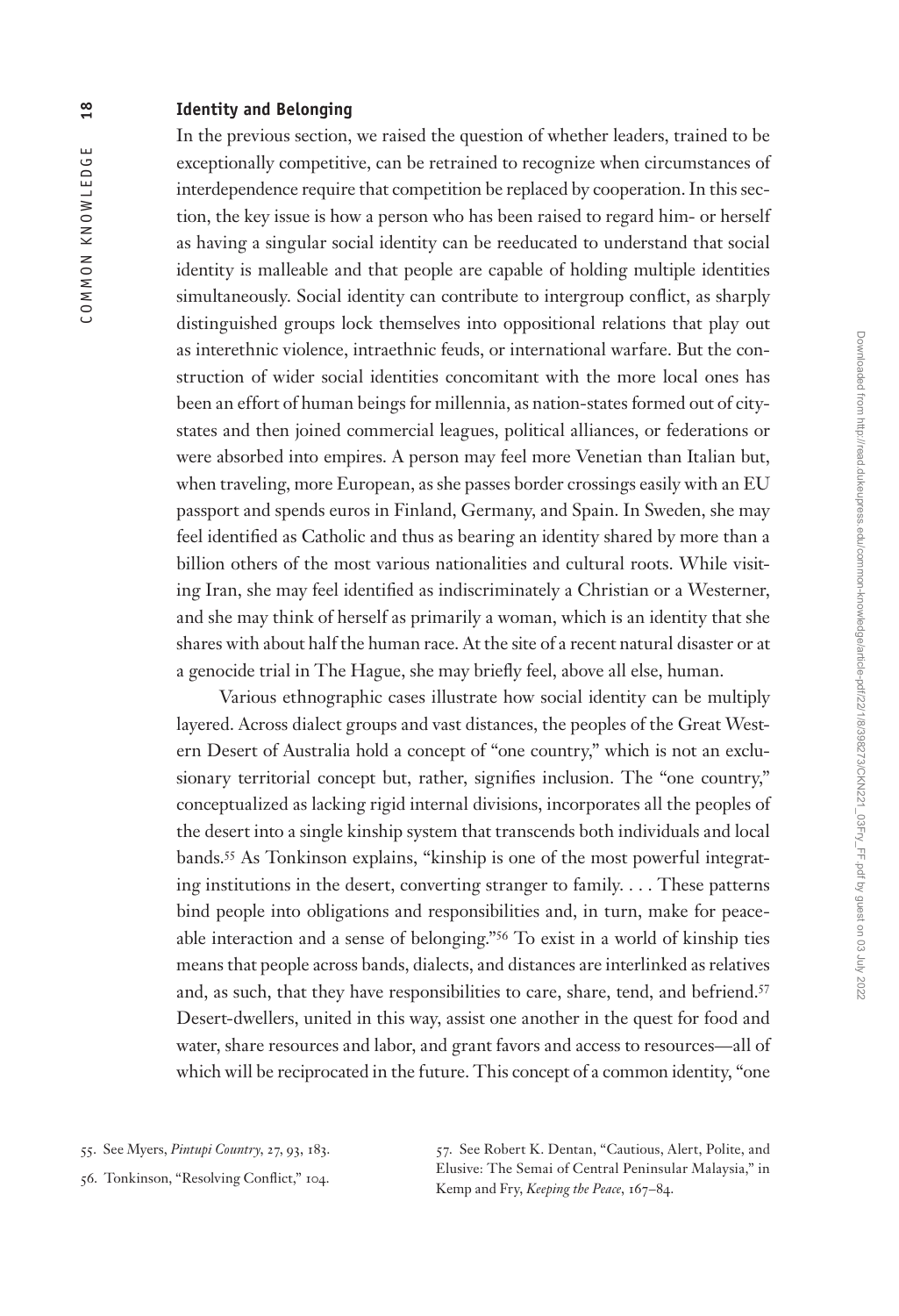Downloaded from http://read.dukeupress.edu/common-knowledge/article-pdf/22/1/8/398273/CKN221\_03Fry\_FF.pdf by guest on 03 July 2022

Downloaded from http://read.dukeupress.edu/common-knowledge/article-pdf/22/1/8/398273/CKN221\_03Fr\_pdf by guest on 03 July 2022

country," facilitates amity and therefore has been described as a peace system.58 A second ethnographic example of this kind returns our discussion to the peoples of the Upper Xingu River basin of Brazil. Among them, tribal identities exist alongside a larger common identity that crosscuts the tribes. This supratribal sense of belonging is promoted by performance of common rituals, intervillage trade, tribal exogamy, and a shared constellation of peace-promoting values. As a Xinguan explained, "We don't make war; we have festivals for the chiefs to which all of the villages come. We sing, dance, trade, and wrestle."59

Moving to North America, a famous example is the Iroquois Confederacy, also known as the "Great League of Peace." According to Matthew Dennis, "the historical experience of consolidation in the interest of peace—understood in terms of balance and harmony among kins-people within a single domestic world—became central to Iroquois identity and culture."60 The new higher identity developed by the affiliated Iroquois peoples was figured symbolically as living within the same longhouse; as such, the practice of exacting blood revenge in response to homicide was replaced by the payment of compensation, and the practice of cannibalism among the member tribes became obsolete. Outsiders became insiders; nonrelatives were transformed into kin. The distinct tribal styles of pottery that characterized the period before the confederation became progressively more uniform across Iroquoia, reflecting the development of a common identity.61 As both a contributor to and a mirror of this added layer of belonging, intermarriage among the member tribes increased; ritualized adoptions connected people within and across tribal lines; and, importantly, the construction of kinship imagery reinforced the new view of all Iroquoians as relatives.62 Including outside groups in the same kinship system, social network, or political confederacy has important precedents in indigenous and ancient collectivities and should be examined with a deeper seriousness by social scientists, government officials, and nongovernmental organizations. Many of these precedents are worthy of study as ways to get beyond enmity. In any case, so many more people now than ever hold multiple identities and multiple citizenships that the overlapping levels of belonging tend to expand "us" to include "them," which has always been a reliable path to peace.<sup>63</sup>

60. Matthew Dennis, *Cultivating a Landscape of Peace* (Ithaca, NY: Cornell University Press, 1993), 44.

61. See William Engelbrecht, *Iroquoia: The Development of a Native World* (Syracuse, NY: Syracuse University Press, 2003). For an ancient Near Eastern comparison, see Marian H. Feldman, *Diplomacy by Design: Luxury Arts and an "International Style" in the Ancient Near East, 1400–1200 BCE* (Chicago: University of Chicago Press, 2006).

<sup>58.</sup> See Douglas P. Fry, "Life without War," *Science* 336 (2012): 879–84; Marta Miklikowska and Fry, "Values for Peace: Ethnographic Lessons from the Semai of Malaysia and the Mardu of Australia," *Beliefs and Values* 2, no. 2 (2010): 124–37.

<sup>59.</sup> Gregor, "Uneasy Peace," 113.

<sup>62.</sup> See Paul Wallace, *White Roots of Peace: The Iroquois Book of Life* (Santa Fe, NM: Clear Light, 1994).

<sup>63.</sup> On the concept of expanded citizenship, see Souillac, *Study in Transborder Ethics*.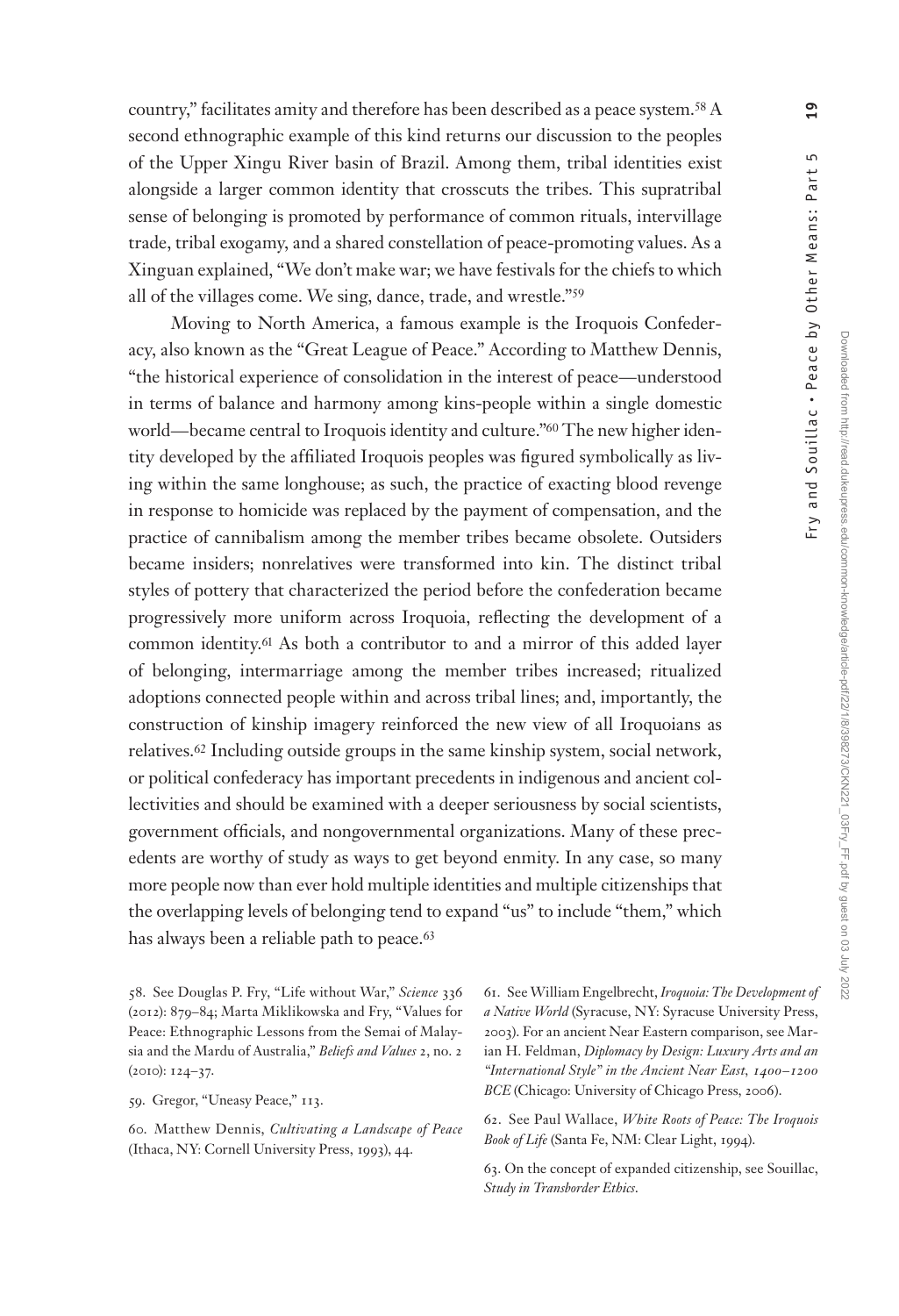## **Rituals and Ceremonies**

Rituals that act to obviate or reduce enmity are reported widely in the ethnographic literature, but their significance has been largely ignored.64 Continuing our discussion of the Iroquois, Dennis has documented how consolation ceremonies among the peoples of the confederacy served to reaffirm the commitment to peace.65 Before the meetings of the intertribal grand council, the epic legend was recited of how Deganawidha had brought peace and unity to the tribes that now constituted the Iroquoian Confederacy. These regular reminders of the horrors of war and the benefits of peace have been important in various societies and historical periods. Apart from their function as reminders, rituals and ceremonies are used as means of reconciliation, ways to shore up relationships, after violence or other disruptions. Reconciliation rituals across diverse societies tend to share certain themes.66 Reconciliation, whether between individuals or social groups, typically includes eating, drinking, smoking, trading goods, and exchanging gifts. Such acts signify amity, not enmity, and therefore signal the resumption of peaceful forms of interaction. Formalities of reconciliation often entail the invocation of extrahuman or supernatural beings or forces to sanctify the peace accord and lend it added weight. Third parties may take part in reconciliation rituals, operating in various roles, for example, as the initiators of reconciliation, as mediators during the peacemaking process, and as celebrants of the successful resumption of friendly relations between the principals. Reconciliation ceremonies can entail oratory and drama, as well as feasting, singing, and dancing.67

Ceremonies of reconciliation among the Jalé of New Guinea are rich in symbolic significance, as Klaus-Friedrich Koch, Soraya Altorki, Andrew Arno, and Letitia Hickson make compellingly clear in this passage from their study on the "obviation of grievances":

The Jalé term for the condition described here as avoidance is héléroxo. The expression derives from hélé, denoting the ditch that separates two adjacent beds in a garden; the suffix -roxo corresponds to the English "-wise." In [performance] of the ritual, the curer, uttering esoteric formulae, smears a mixture of soil and blood drawn from the slaughtered pig on the hams of the antagonists. That act is called kénangenep-tuk ("soil them up"). Soil, or kénan, being the substance of that which hélé divides, the metaphorical aspect of the rite becomes apparent, and the

64. On the successes and failures of contemporary peace rituals in the Western world, see Jeffrey M. Perl, "Introduction: Greco-Latin Findings," *Common Knowledge* 21, no. 1 (January 2015): 10–18, at 14–18.

65. Dennis, *Cultivating a Landscape of Peace*, chaps. 2 and 3.

66. See Douglas P. Fry, "Conflict Management in Cross-Cultural Perspective," in *Natural Conflict Resolution*, ed.

Filippo Aureli and Frans de Waal (Berkeley: University of California Press, 2000), 334–51.

67. For details, see Douglas P. Fry, "Anthropological Examples of Peacemaking: Practice and Theory," in *Peacemaking: From Practice to Theory*, vol. 2, ed. Susan Allen Nan, Zachariah Mampily, and Andrea Bartoli (Santa Barbara, CA: Praeger Security International, 2011), 550–62.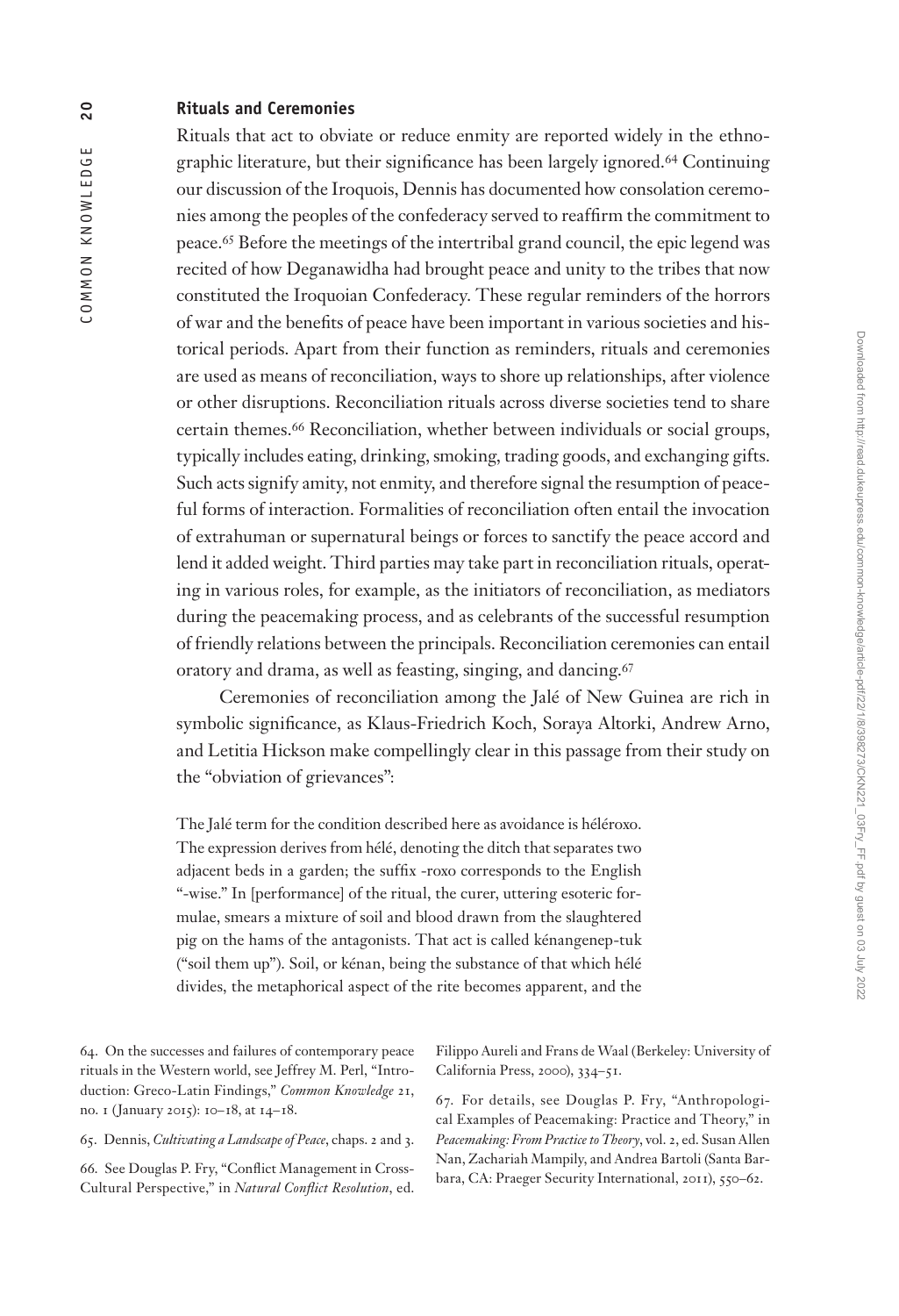Downloaded from http://read.dukeupress.edu/common-knowledge/article-pdf/22/1/8/398273/CKN221\_03Fry\_FF.pdf by guest on 03 July 2022

Fry and Souillac • Peace by Other Means: Part 5 **21**

Fry and Souillac . Peace by Other Means: Part

 $\overline{2}$ 

5

expression of "seal them up" aptly [connotes] the nature of the event.... While at ordinary meals it is customary to tear off a portion of one's piece of food and hand it to a kinsman or neighbor present, on this occasion all participants, especially the reconciled parties, exaggerate these mutual exchanges. As the suspension of food-sharing has signaled the inception of the héléroxo [avoidance] relationship, so is its termination affirmed by the ostentatious resumption of commensal practice.<sup>68</sup>

In this Jalé ritual, the gap between two persons who are alienated from each other is first imagined in terms borrowed from gardening, after which the figuration is literalized by "sealing up" the gap between them with garden soil. In another peacemaking ritual from the indigenous world, the Omaha people of the North American Great Plains went imaginatively further: the relationship between enemies was refigured as one between father and son. Alice Fletcher and Francis La Flesche explain that "the leader of the party was . . . addressed as 'Father' and all his followers as 'Fathers.' The man who received the [peace] pipes was addressed as 'Son' and his party as 'Sons'."69 The "fathers" sang to the "sons" the lyric, "I have found the man worthy to receive the pipes and all the blessings which they bring—peace, the promise of abundant life, food, and happiness."70 Nonrelatives were afforded close familial ties with the implication that fathers and sons do not make war on one another.

## **Conclusions: Raising the Level**

Every society has developed ways to manage internal conflict. As Donald Black points out, conflict management can be bilateral (between two parties), involving processes such as avoidance or negotiation, as well as trilateral (with third parties), when mediators or judges become involved.71 From a sample of twenty-one nomadic forager societies, avoidance was reportedly used in sixteen, mediation in ten, separation or distraction by a friendly third party (a peacemaker) in twelve, and wrestling or similar nonlethal contests in nine.72 Given the egalitarian social structure of nomadic forager societies, courts with judges vested with the authority to render enforceable decisions are very rare. By contrast, among chiefdoms, kingdoms, and nation-states, courts are fairly frequent. The means and mechanisms through which societies deal with deviance, grievances, chicanery, and

68. Klaus-Friedrich Koch, Soraya Altorki, Andrew Arno, and Letitia Hickson, "Ritual Reconciliation and the Obviation of Grievances: A Comparative Study in the Ethnography of Law," *Ethnology* 16 (1977): 272–73.

69 Alice Cunningham Fletcher and Francis La Flesche, *The Omaha Tribe* (Lincoln: University of Nebraska Press, 1911), 381.

70. Fletcher and La Flesche, *Omaha Tribe*, 383.

71. Donald J. Black, *The Social Structure of Right and Wrong* (San Diego, CA: Academic Press, 1993).

72. See Fry and Söderberg, "Lethal Aggression," supplementary online material, table S1.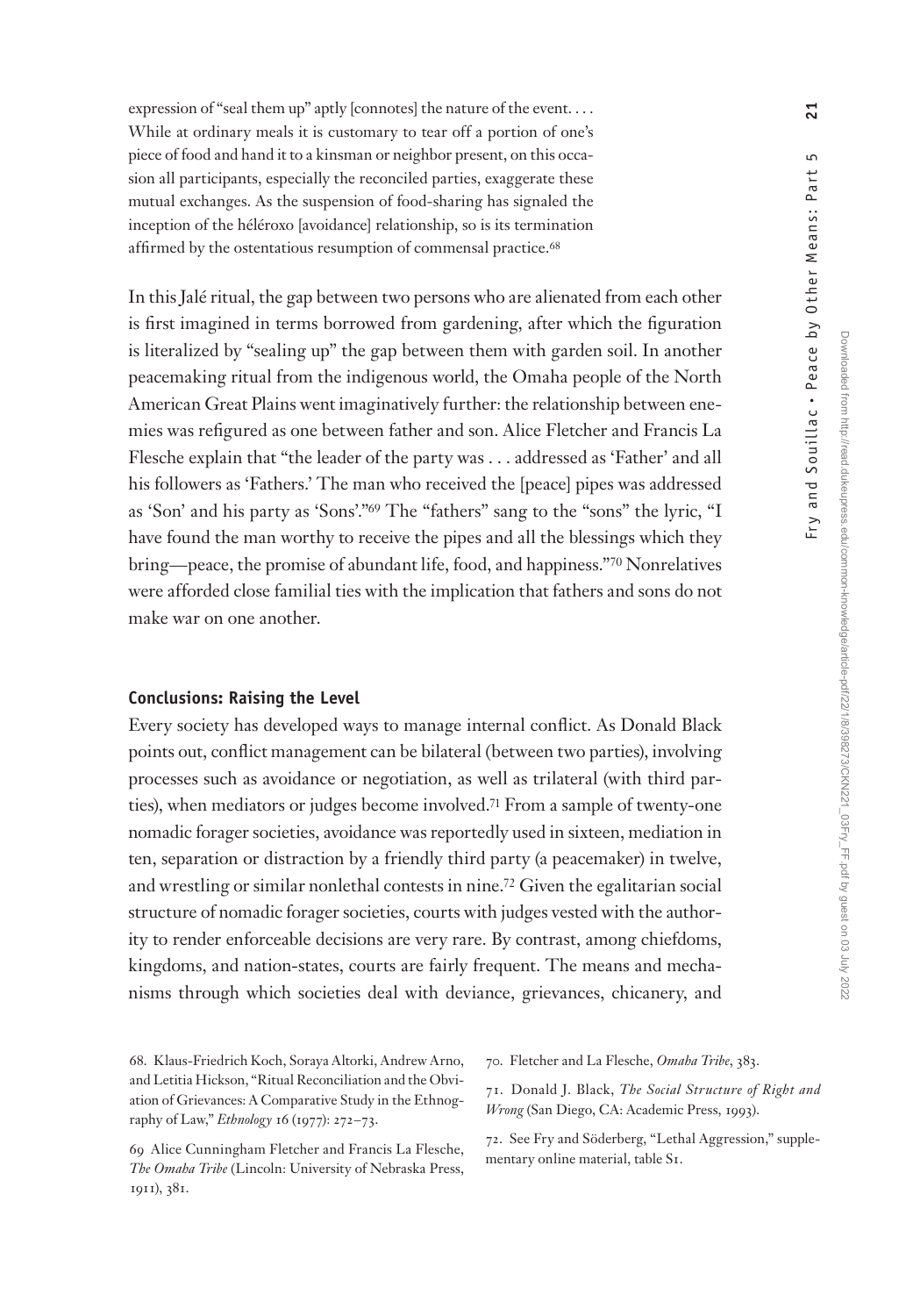criminality are multiple and extremely diverse. In some societies, disputes are addressed through discussion, negotiation, the deliberation of elders, or hear ings before a council or moot court, and in others through contests, duels, or ordeals. Some approaches to conflict are informal and entail criticism, harangues, debates, the withdrawal of social support, and shunning; other mechanisms, such as offering a prescribed ritual apology or appearing before a king's court, are more formal. However conflict is managed, the point to emphasize here is that every society has at least some nonviolent options for restoring damaged relation ships and allowing the resumption of harmonious social life. Conflicts may be inevitable, but dealing with them through violence certainly is not.

And yet, peaceful relations are rarer, globally, than we would like. A weakness of solutions for conflict that arise in the indigenous world is that they relate to relatively low social levels. Still, practices, institutions, and ways of thinking can sometimes be retooled for application to higher social levels, which is to say that successful conflict resolution and judicial processes are available for use in contexts where previously they were lacking. The values, norms, ethics, practices, institutions, and ceremonies are already familiar to the people involved, so the principles and structures are easily grasped. If people are already accustomed to taking disputes to their village elders for arbitration, then it requires no cognitive breakthrough to imagine a pan-village assembly of elders to arbitrate disputes between people of *different* villages. Among, again, the Upper Xinguans, the peoples of the Iroquois Confederacy, and the Aborigines of the Great Western Desert, there are several examples, well worth our attention, of success in "raising the level" —that is, expanding the applicability —of indigenous modes of enmity prevention and conflict resolution.

As we have already seen, indigenous Australian societies expanded their kinship framework to encompass everyone, without exception, throughout the Great Western Desert. Indeed, even strangers encountered in this vast territory were regarded as belonging to "one country." In a similar vein, the peace system of the Upper Xingu basin, comprising approximately ten tribes, and the Iroquois Confederacy, comprising five, reproduced institutions and ceremonies at higher and more encompassing social levels, thereby sending a clear message to all mem ber tribes that meaningful society extended beyond village and tribal borders. Recall the Xinguan who explained, "We don't make war; we have festivals for the chiefs to which all the villages come. We sing, dance, trade, and wrestle." All of the Upper Xingu tribes participate in such ceremonies and, in that way, reinforce the understanding that there is a level of society superordinate to the tribe and that, at this higher level, human relations are expected to be amicable. As for the Iroquois, the tribes that united to form the confederacy had until then handled village governance in village councils and tribal decision making in tribal coun cils. To form the Iroquois Confederacy, the council as an institution was raised to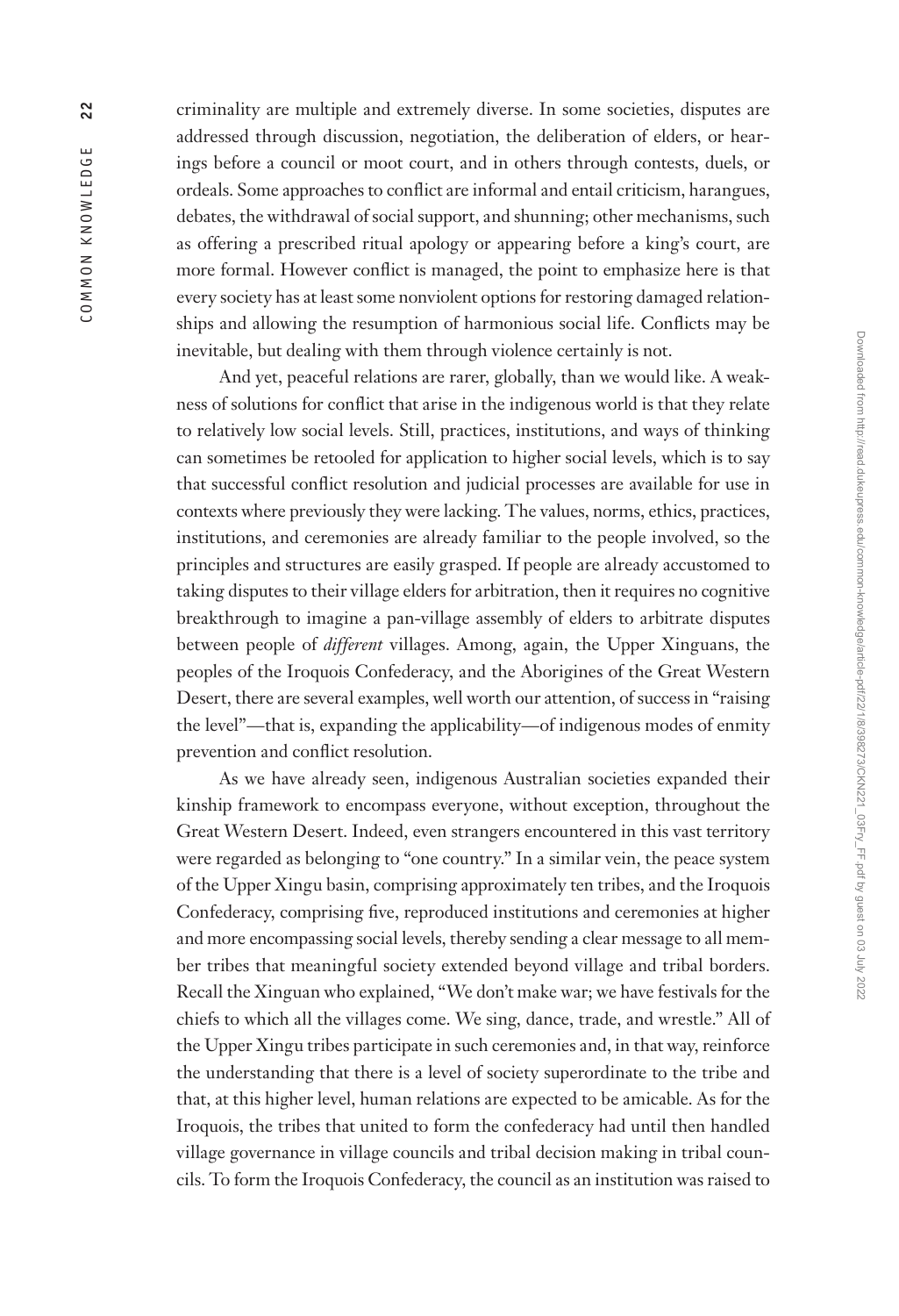Downloaded from http://read.dukeupress.edu/common-knowledge/article-pdf/22/1/8/398273/CKN221\_03Fry\_FF.pdf by guest on 03 July 2022

a new plateau: a grand council of fifty seats was created, on which the chiefs of all five Iroquoian tribes served. The seats were filled by representatives selected by the matrons of the matrilineages. The chiefs of the Onondaga were made keepers of the council fire. The two tribes designated as "little brothers," the Oneidas and the Cayugas, sat to one side of the council fire, opposite the "big brothers," the Mohawks and the Senecas, with the Onondaga seated between the two sides. Regarding decision making by the grand council, Dennis notes that "unanimity was essential."73

It is important for our purposes here to note that the elevation of the council structure from application at the level of individual tribes to application at the level of the confederacy was not the first such elevation and reapplication among these peoples. As William Engelbrecht observes, a prior step was taken when they added a tribal identity, such as Mohawk or Seneca, to the local identities of lineage, clan, and village.74 A similar process of expanding inclusive identity upward, along the sociopolitical scale, is visible in the history of the United States. By the time that the United States first came into being, self-identification was mainly at the level of the individual states—the former colonies: citizens of the United States were Virginians or New Yorkers before they were Americans. Only over time did the larger national identity come to dominate (and even now, in places and at times, there is some resistance to it). The sense of belonging to humanity as a whole, as world citizens, is but another extension of identity on the horizon. Whatever arguments are raised and supported, however, there remains considerable skepticism that the social changes necessary to preclude war are possible. The same skepticism was evident, before 1989, that the Cold War could ever end and likewise, after the hatred and slaughter of the 1940s, that a peaceful European Union could be constructed. By now, we take both of these immense changes for granted. Given that major social change is the rule, rather than the exception, over the long term, there is no reason to doubt that values, norms, and structures that maintain peace at the national or local level can be raised to the global level for application.

We have considered here how some societies have cultivated norms and values conducive to peace or, at least, to nonviolent means of settling disputes. To prevent and reduce enmity, it would be important for all societies, and also for the emerging global society, to explicitly adopt normative policies, practices, institutions, and structures not only that are consistent with the goal of a nonviolent world but also that actively promote it. Most people, most of the time, are accustomed, in any case, to living their lives nonviolently. Homicide, for instance, is a crime everywhere, whether locally or nationally. Article 3 of the Universal Declaration of Human Rights already affirms that "everyone has the right to life, lib-

73. Dennis, *Cultivating a Landscape of Peace*, 95. 74. Engelbrecht, *Iroquoia*, 128.